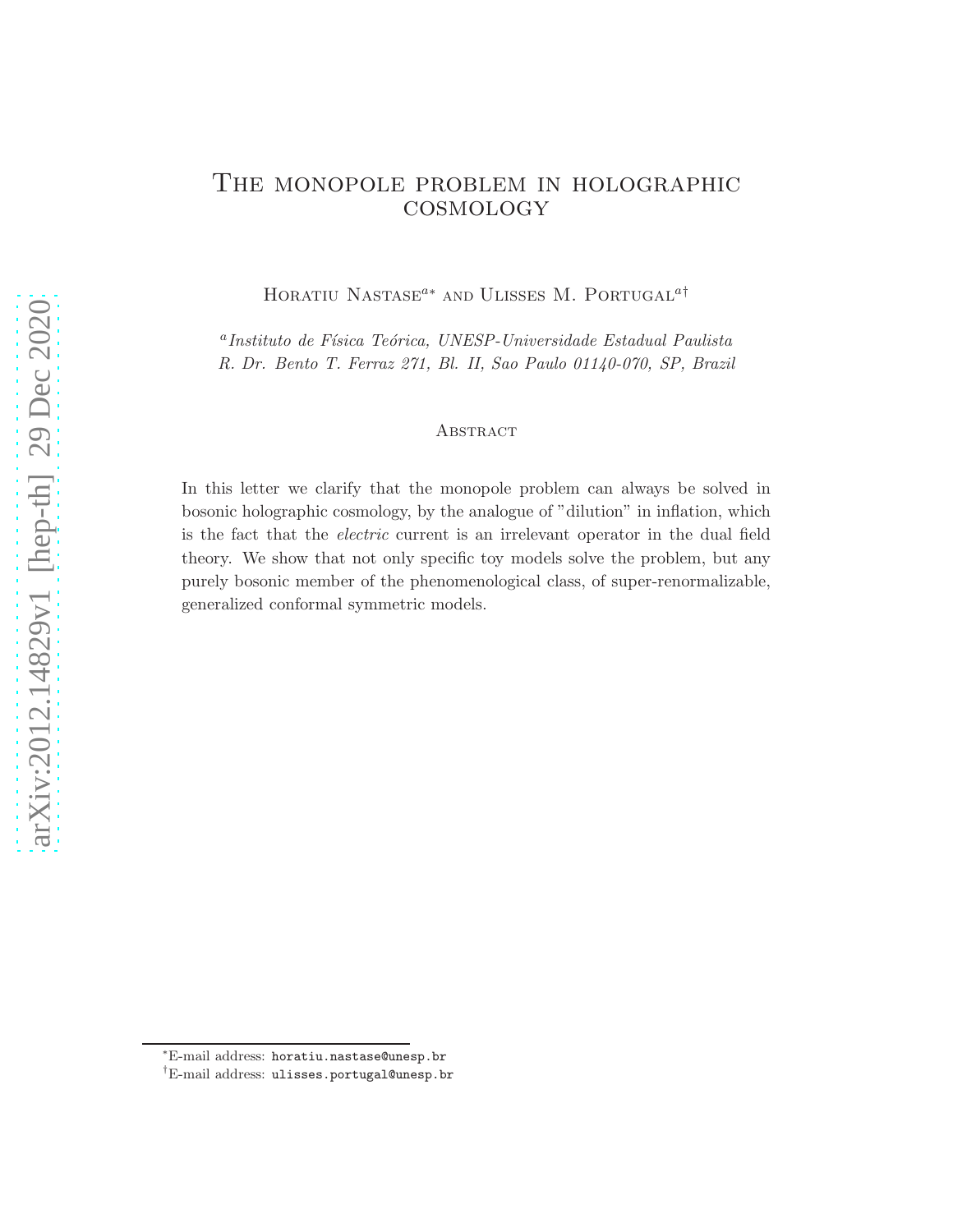## 1 Introduction

The standard paradigm of cosmology, ΛCDM plus inflationary cosmology [1–7], matches all known experimental data (after suitable fitting of the parameters coming from specific models) and solves all problems: specifically the CMBR fluctuation data can be fitted, the standard pre-inflationary Hot Big Bang cosmology problems can be solved [5–7], and one can generate the Standard Model particles by a model of reheating.

However, the models of holographic cosmology, based on the application of the AdS/CFT correspondence  $[8]$  (see the books  $[9, 10]$  for more information) to  $3+1$  dimensional cosmological backgrounds, specifically the general phenomenological model of McFadden and Skenderis, defined in [11, 12], were shown to also fit the same CMBR data and solve the same problems. Specifically, in [13, 14] it was shown that one can make a fit of the phenomenological model to the CMBR data with the same number of parameters, that is within 0.5 in  $\chi^2$  from the standard  $\Lambda$ CDM plus inflation fit (840.0 for holographic cosmology vs. 823.5 for ΛCDM, see table V in [14]), thus being experimentally indistinguishable from the latter. Further, in [15, 16] it was shown that the usual problems of Hot Big Bang cosmology also also solved by the holographic cosmology models, and in [17] a model of reheating was proposed.

However, while the smoothness and horizon problem, entropy problem, perturbations problem and baryon asymmetry problem were solved generically, and for the flatness problem the condition on a combination of the parameters,  $f_1 < 0$ , necessary to have a relevant energy-momentum tensor  $T_{ij}$  that solves the problem, has a concrete solution, solved on most of the parameter space, for the monopole problem only a toy field theory model was analyzed, and shown to solve the problem. In this letter we show that we can extend the proof from the toy model to the whole set of purely bosonic phenomenological models, first reviewing the solution of the monopole problem by having an electric global symmetry current that is an irrelevant operator, then showing how this can be in the generic model.

## 2 Solution of the monopole problem

First, we quickly review the solution of the monopole problem, based on the fact that the electric current  $j^a_\mu$  is an irrelevant operator (which was found to be true in the toy model analyzed in  $[15, 16]$ .

The monopole problem is the following. Considering an expanding Universe, with an expanding horizon size, undergoing a phase transition, like a Grand Unified Theory (GUT) phase transition. Then the Kibble mechanism guarantees that one creates about one monopole per nucleon. The Kibble mechanism refers to the fact that, when the temperature drops and the scalar takes a VEV in the vacuum, thus breaking the symmetry, it takes a random value for each causally connected patch. Then when taking a few patches, one generically has a larger patch with monopole topology for the scalar (thus also for the gauge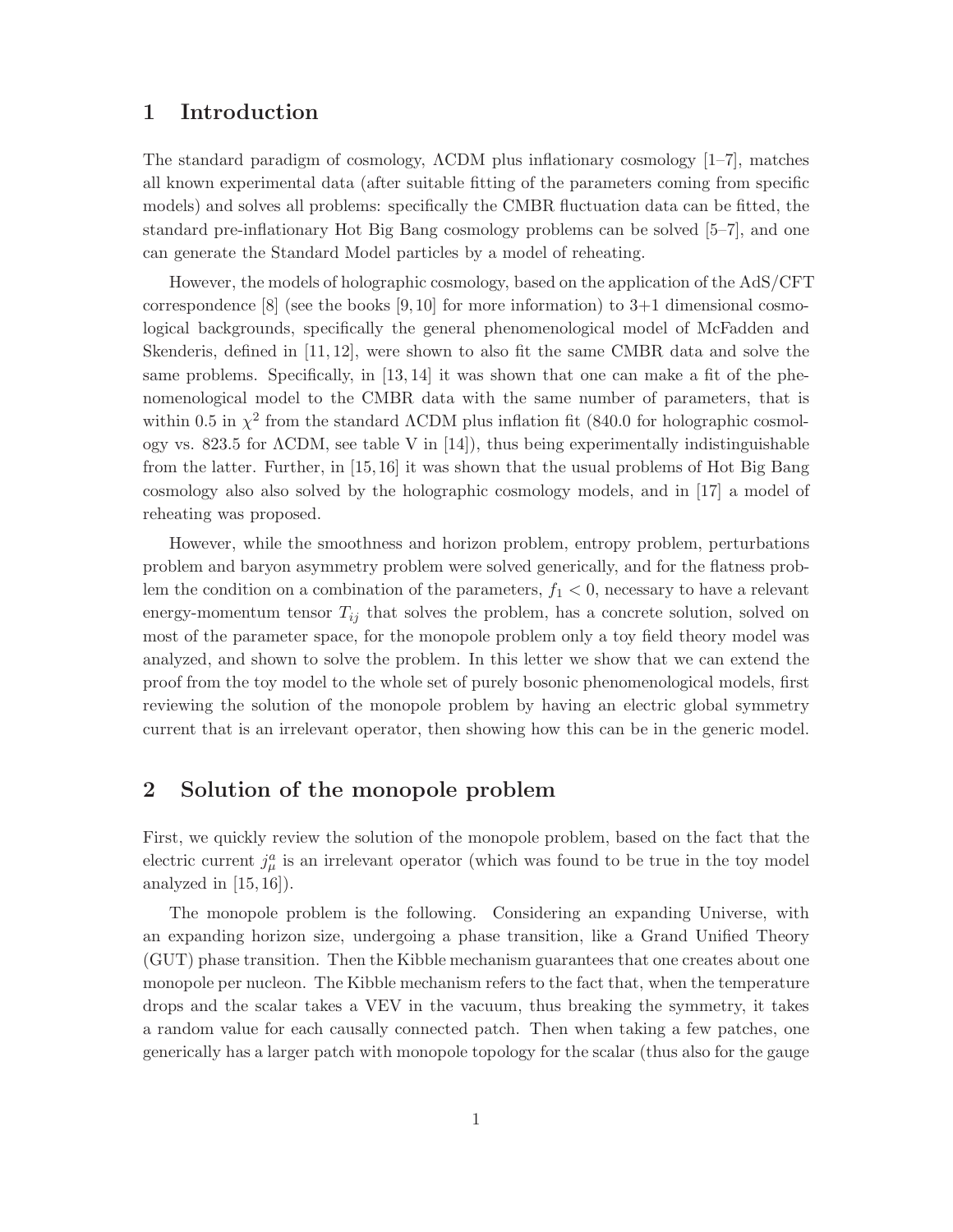fields), thus creating a monopole per region of the order of the horizon. When nucleons are formed, a similar mechanism creates one nucleon per horizon, therefore leading to one monopole per nucleon.

Yet experimentally, direct searches for monopoles on Earth finds less than  $10^{-30}$  monopoles per nucleon [18] (see also [19], chapter 4.1.C), so one needs a mechanism to dilute them.

In the holographic cosmology model, gauge field perturbations  $A^a_\mu$  in the bulk cosmology correspond to global non-Abelian symmetry currents  $j^a_\mu$  in field theory, and ('t Hooft-Polyakov) monopole configurations in the bulk correspond to vortex configurations on the boundary. Dilution of monopoles as cosmological time goes forward corresponds to dilution of the vortex current along the inverse RG flow, i.e., towards the UV. Considering the twopoint function  $\langle \tilde{j}_{\mu}^{a}(p)\tilde{j}_{\nu}^{b}(-p)\rangle \propto p^{1+2\delta}$ , we find that we need the vortex current  $\tilde{j}_{\mu}^{a}(p)$  to be a (marginally) relevant operator,  $\delta(\tilde{j}) > 0$ .

But for conformal theories [20,21] and, by extension, to generalized conformal theories, the two-point function of the electric currents  $j^a_\mu$ , constrained to be of the form

$$
\langle j^a_\mu(p) j^b_\nu(-p) \rangle = \sqrt{p^2} \left( \delta_{\mu\nu} - \frac{p_\mu p_\nu}{p^2} \right) K^{ab} , \qquad (2.1)
$$

implies that the S-dual vortex currents have an inverse  $K^{ab}$ ,

$$
\langle \tilde{j}_{\mu}^{a}(p)\tilde{j}_{\nu}^{b}(-p)\rangle = \sqrt{p^{2}}\left(\delta_{\mu\nu} - \frac{p_{\mu}p_{\nu}}{p^{2}}\right)K_{ab}^{-1},\qquad(2.2)
$$

so in effect an inverse anomalous dimension,  $\delta(j) = -\delta(j)$ . In other words, the need for a (marginally) relevant vortex current  $\tilde{j}^a_\mu$  implies the need for a (marginally) irrelevant electric current  $j^a_\mu$ .

Finally, in [15,16] it was noted that one has to check that a vortex solution does exist, so that the vortex current exists also. Yet, since the 't Hooft-Polyakov monopole in the bulk would be dual to a non-Abelian vortex in field theory, and such non-Abelian vortices were found only in complicated theories, not relevant for the phenomenological action, with all the fields in the adjoint of  $SU(N)$ , Dirac monopoles (singular, point-like) were considered instead in the bulk, corresponding in the field theory on the boundary to what was dubbed "Dirac vortices", namely singular, point-like versions of the vortices. The toy model considered in [15,16] admitted such solutions, so there exist models within the phenomenological class with vortex solutions. Since we will deal with the whole phenomenological class, and the existence of cosmological monopoles, thus of field theory vortices, must be imposed on any consistent model, it is enough to know that such models exist.

#### 3 The electric current  $j^a_\mu$  $_{\mu }^{a}$  is an irrelevant operator

In this section, we will review the general points of the calculation of the electric current two-point function in [15, 16]), and point out that they apply to any model in the phenomenological class that has a global symmetry current.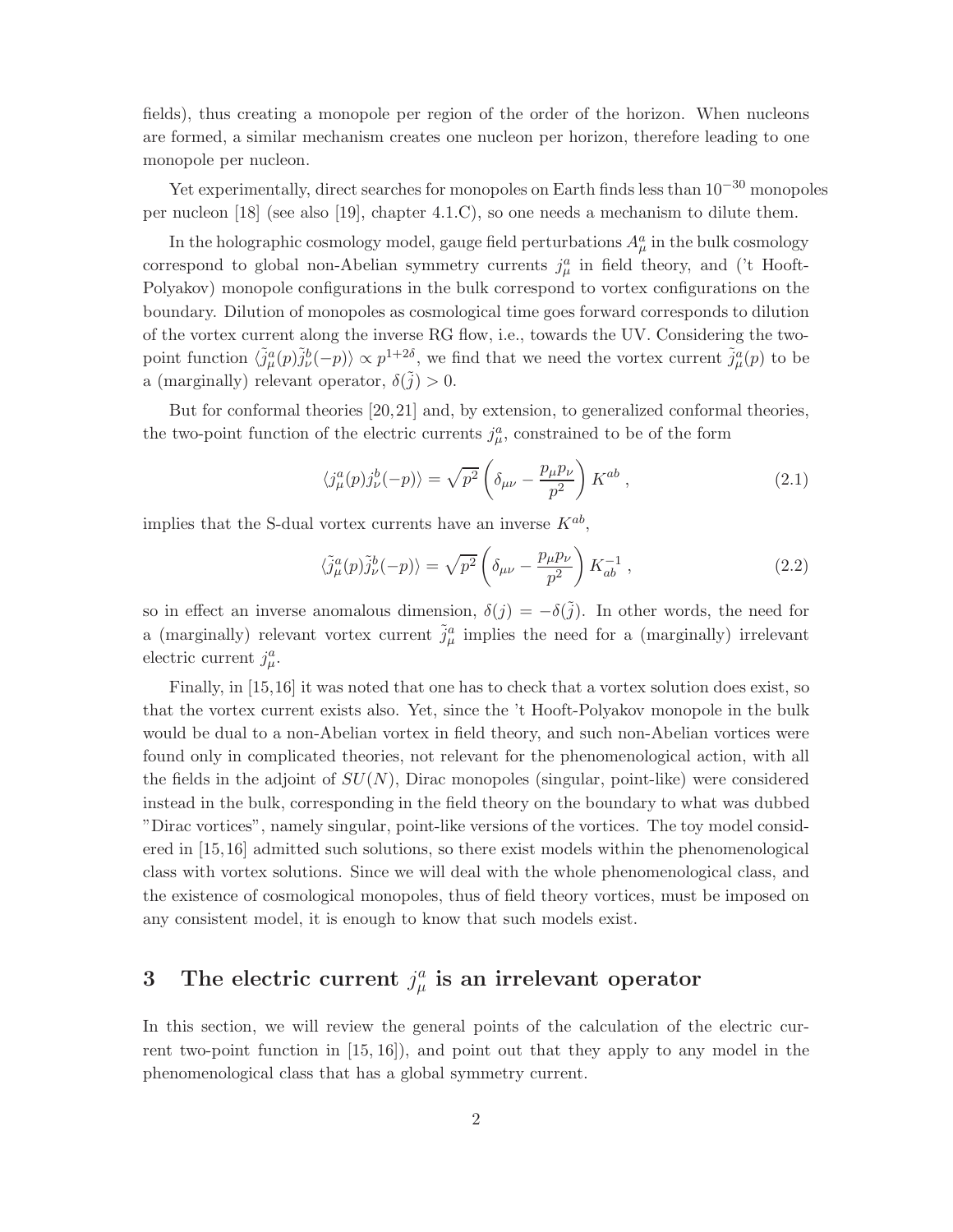The phenomenological class, written in the form with 4-dimensional dimensions for the fields, has an Euclidean action for one gauge field  $A_\mu$  and scalar  $\Phi^M$  and fermion  $\psi^L$  fields in the adjoint of  $SU(N)$ , given by

$$
S_{\text{QFT}} = \frac{1}{g_{YM}^2} \int d^3x \,\text{Tr} \left[ \frac{1}{2} F_{ij} F^{ij} + \delta_{M_1 M_2} D_i \Phi^{M_1} D^i \Phi^{M_2} + 2 \delta_{L_1 L_2} \bar{\psi}^{L_1} \gamma^i D_i \psi^{L_2} \right. \\ \left. + \sqrt{2} \mu_{ML_1 L_2} \Phi^M \bar{\psi}^{L_1} \psi^{L_2} + \frac{1}{6} \lambda_{M_1 \dots M_4} \Phi^{M_1} \dots \Phi^{M_4} \right], \tag{3.1}
$$

plus a nonminimal coupling of gravity to the scalar  $1/(2g_{YM}^2)\int \xi_M R(\Phi^M)^2$ . It has dimensionless couplings, except  $g_{YM}^2$ , which appears in the quantum theory only in the effective coupling combination  $g_{\text{eff}}^2 = \frac{g^2 N}{q}$  $\frac{d^2N}{q}$ , and the fields have  $[A_i] = 1 = [\Phi^M]$  and  $[\psi^L] = 3/2$ . Moreover, we will only consider the case without fermions, so  $\psi^L = 0$ , and the dimensionless couplings are  $\lambda_{M_1...M_4}$ ,  $\xi_M$ . However,  $\xi_M$  only is relevant to the energy-momentum tensor (since otherwise the corresponding term is zero in a flat background), so the only relevant dimensionless couplings for our calculation are  $\lambda_{M_1...M_4}$ . The model is superrenormalizable, and has generalized conformal symmetry, meaning that the only dimensionful coupling is  $g_{YM}$ .

Since we have not selected a model with a certain global symmetry within the phenomenological class, we cannot write an explicit expression for the global current  $j^a_\mu$ , as in [15, 16]), but we assume that one exists.

To prove that the electric current  $j^a_\mu$  is a (marginally) irrelevant operator, we need to calculate its two-point function  $\langle j^a_\mu(p) j^b_\nu(-p) \rangle$ , specifically the finite one-loop result (giving the normalization) and the divergent part of the two-loop diagrams (giving the anomalous dimension). At one-loop, there is one Feynman diagram for the two-point function, and Feynman diagrams for the renormalization, both given in Fig.1. At two-loops, there are Feynman diagrams with and without external gauge field insertions, in Fig.2.



Figure 1: One-loop diagrams: a) The unique one-loop diagram for the two-point function of currents. b),c),d) one-loop counterterm diagrams.

Ignoring the  $SU(N)$  indices (which are all taken care of by 't Hooft's double-line notation, as replacing  $g_{YM}^2$  with the effective  $g_{\text{eff}}^2 = g^2 N/q$ , the fields of the toy model in [15,16] were  $\phi_i^a$  and  $A_\mu$ , with 4-point scalar vertices

$$
-\lambda(2\pi)^3\delta^3(k_1+k_2+k_3+k_4)\epsilon^{abe}\epsilon_{cde} = -2\lambda\delta^{cd}_{ab}(2\pi)^3\delta^3(k_1+k_2+k_3+k_4). \tag{3.2}
$$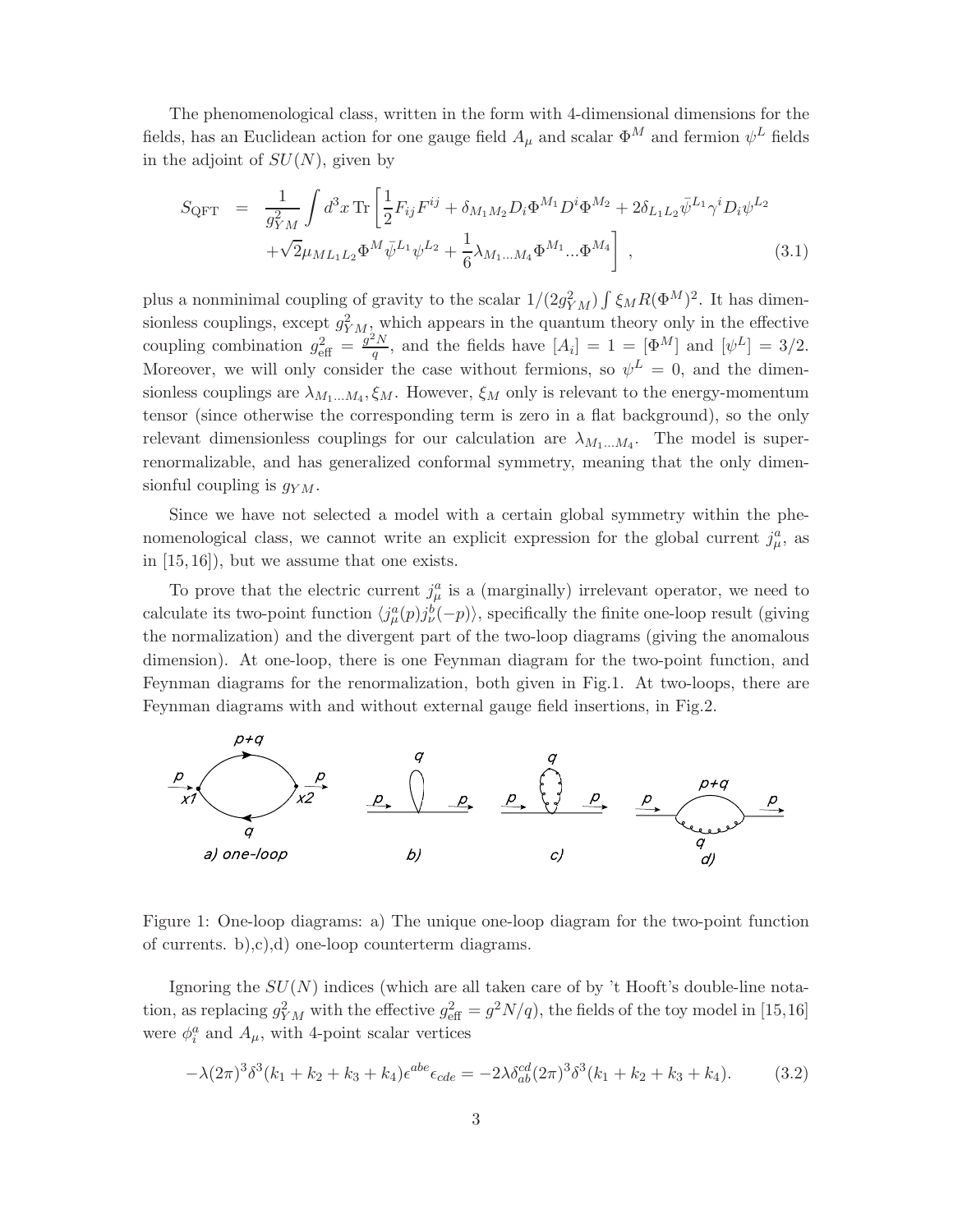

Figure 2: Two-loop diagrams without external gauge field insertions (left) and with external gauge field insertions (right)  $(I_{7a}$  and  $I_{7b}$  with one external insertion and  $I_8$  with two external insertions).

and 3-point  $\phi \phi A$  and 4-point  $\phi \phi A A$ , as well as pure gluonic ones, completely determined by minimal coupling (gauge invariance). Moreover, by explicit calculation of the Feynman diagrams, one finds that  $I_1 = I_{2a} = I_{2b} = I_4 = 0$ , while the counterterm diagram  $I_6$  is finite and multiplied by  $\lambda_{\rm ct}$ , and since the one-loop result is finite, and moreover the theory itself is one-loop finite, so  $I_6$  is irrelevant to the calculation as well.

When looking at the calculation of these vanishing integrals, it is easy to see that  $I_1, I_{2a}, I_{2b}, I_4$  vanishing is unrelated to the form of the vertices: in the case of  $I_1$ , the 4-point scalar vertex contribution is an overall factor, while for  $I_{2a}$ ,  $I_{2b}$ ,  $I_4$  the vanishing comes from the factorized loop. Also, the fact that  $I_6$  is finite is again a result of the fact that it has the topology of the one-loop result. So for a generic theory, we are still left with only the diagrams  $I_3, I_5, I_{7a}, I_{7b}, I_8$ . But in these diagrams, since the propagators are still Klein-Gordon (for the scalars and for the gauge field, in the Feynman gauge) times delta functions for indices, and the relevant vertices are  $\phi\phi A$  vertices completely determined by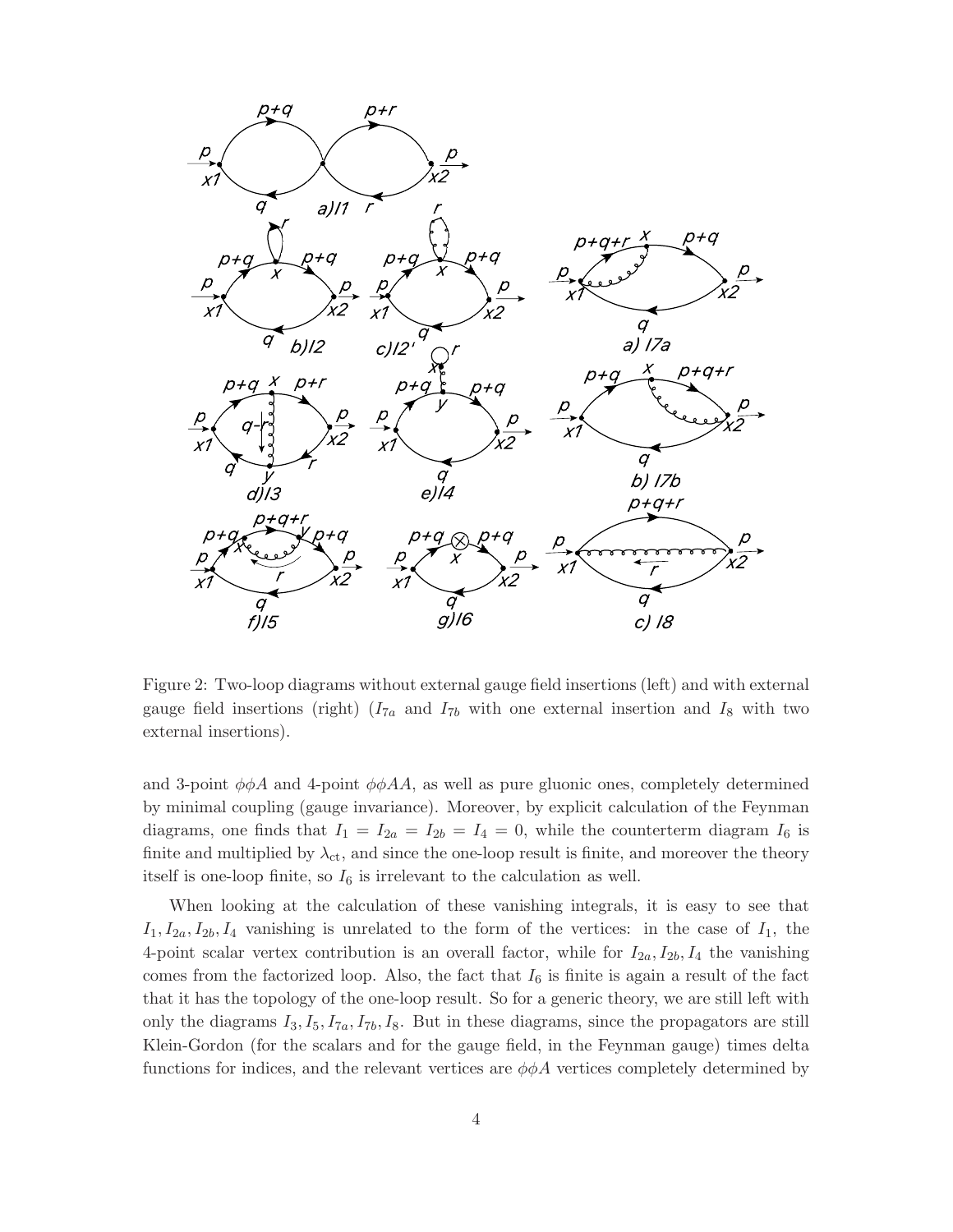minimal coupling, it is easy to check that the expressions for the Feynman diagrams are the same ones written and calculated in [15, 16]. The only thing different is an overall factor equal to the number of scalars running in the original scalar loop, but since this factor equals the same extra factor at one-loop, this becomes an overall factor in the two-point function, and does not change the value of the two-loop anomalous dimension. That means that we still have, for a generic theory,

$$
\delta(j) = \frac{2}{\pi^2} g_{\text{eff}}^2 > 0 \,, \tag{3.3}
$$

that is, an irrelevant operator, as we wanted. Therefore, the dual (vortex) current has  $\delta(\tilde{j}) = -\delta(j) < 0$ , so the vortices and holographic dual monopoles get diluted, as we wanted.

## 4 Conclusions

In this letter we have removed a caveat from the previous analysis of the problems with Hot Big Bang cosmology within holographic cosmology, showing that the monopole problem is not solved only for some toy models, but generically, for any purely bosonic model within the phenomenological class. In terms of matching experimental data and solving theoretical problems, this means that the holographic cosmology paradigm is as good as the usual, ΛCDM plus inflation, paradigm. This should not be a surprise, since the two are related by changing the strength of the coupling (inflation means a perturbative gravitational theory, holographic cosmology a perturbative 3-dimensional field theory).

### Acknowledgements

The work of UP is supported in part by FAPESP grant 2018/22008-7. The work of HN is supported in part by CNPq grant 301491/2019-4 and FAPESP grants 2019/21281-4 and 2019/13231-7. HN would also like to thank the ICTP-SAIFR for their support through FAPESP grant 2016/01343-7.

### References

- [1] R. Brout, F. Englert, and E. Gunzig, "The Creation of the Universe as a Quantum Phenomenon," Annals Phys. 115 (1978) 78.
- [2] A. A. Starobinsky, "Spectrum of relict gravitational radiation and the early state of the universe," *JETP Lett.* **30** (1979) 682–685.
- [3] A. A. Starobinsky, "A New Type of Isotropic Cosmological Models Without Singularity," Adv. Ser. Astrophys. Cosmol. 3 (1987) 130–133.
- [4] K. Sato, "First Order Phase Transition of a Vacuum and Expansion of the Universe," Mon. Not. Roy. Astron. Soc. 195 (1981) 467–479.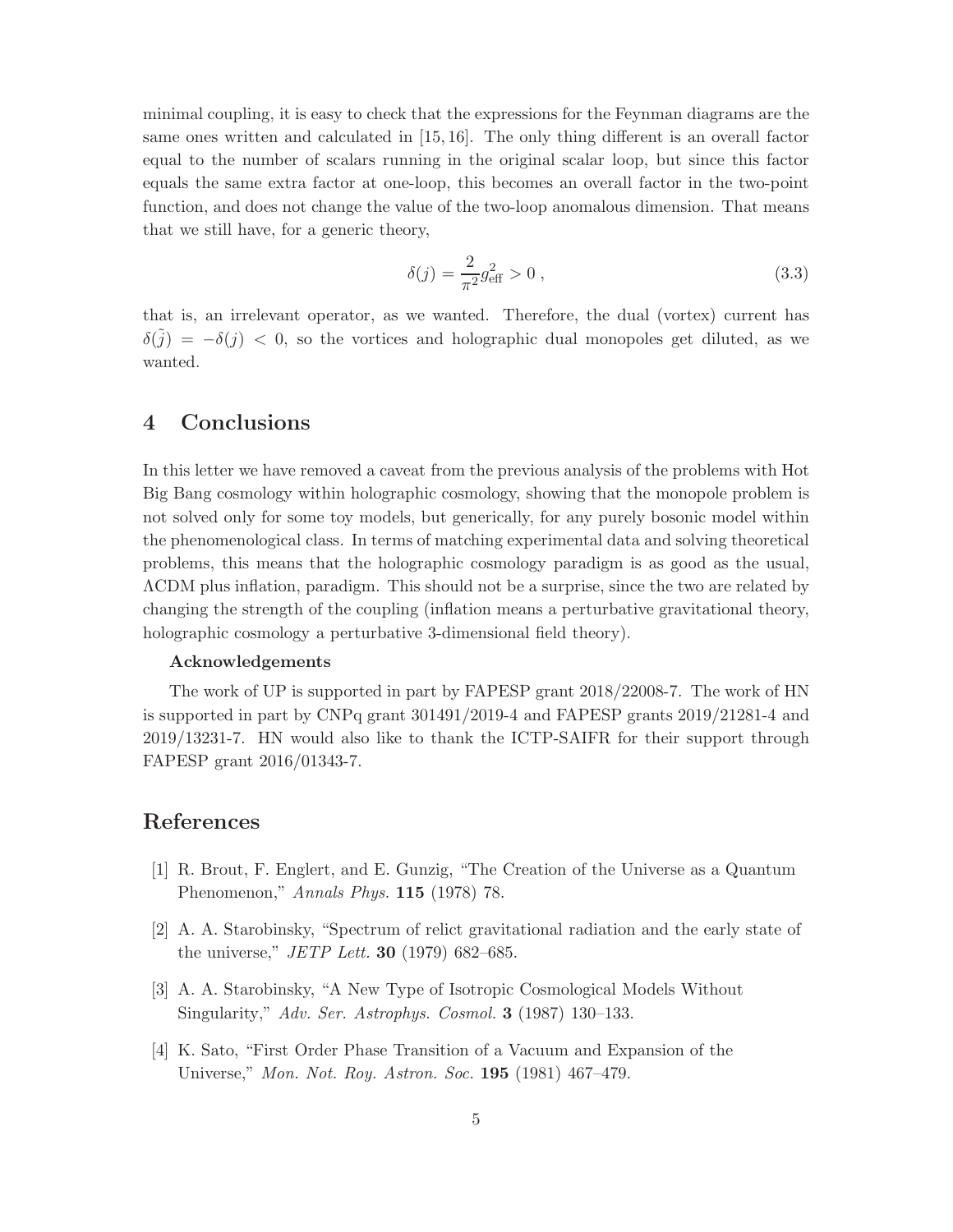- [5] A. H. Guth, "The Inflationary Universe: A Possible Solution to the Horizon and Flatness Problems," Phys. Rev. D23 (1981) 347–356. [Adv. Ser. Astrophys. Cosmol.3,139(1987)].
- [6] A. D. Linde, "A New Inflationary Universe Scenario: A Possible Solution of the Horizon, Flatness, Homogeneity, Isotropy and Primordial Monopole Problems," Phys. Lett. 108B (1982) 389–393. [Adv. Ser. Astrophys. Cosmol.3,149(1987)].
- [7] A. Albrecht and P. J. Steinhardt, "Cosmology for Grand Unified Theories with Radiatively Induced Symmetry Breaking," Phys. Rev. Lett. 48 (1982) 1220–1223. [Adv. Ser. Astrophys. Cosmol.3,158(1987)].
- [8] J. M. Maldacena, "The Large N limit of superconformal field theories and supergravity," Int. J. Theor. Phys. 38 (1999) 1113–1133, arXiv:hep-th/9711200 [hep-th]. [Adv. Theor. Math. Phys.2,231(1998)].
- [9] H. Nastase, Introduction to the ADS/CFT Correspondence. Cambridge University Press, Cambridge, 2015.
- [10] M. Ammon and J. Erdmenger, Gauge/gravity duality. Cambridge University Press, Cambridge, 2015.
- [11] P. McFadden and K. Skenderis, "Holography for Cosmology," Phys. Rev. D81 (2010) 021301, arXiv:0907.5542 [hep-th].
- [12] P. McFadden and K. Skenderis, "The Holographic Universe," J. Phys. Conf. Ser. 222 (2010) 012007, arXiv:1001.2007 [hep-th].
- [13] N. Afshordi, C. Coriano, L. Delle Rose, E. Gould, and K. Skenderis, "From Planck data to Planck era: Observational tests of Holographic Cosmology," Phys. Rev. Lett. 118 (2017) no. 4, 041301, arXiv:1607.04878 [astro-ph.CO].
- [14] N. Afshordi, E. Gould, and K. Skenderis, "Constraining holographic cosmology using Planck data," Phys. Rev. D95 (2017) no. 12, 123505, arXiv:1703.05385 [astro-ph.CO].
- [15] H. Nastase and K. Skenderis, "Holography for the very early Universe and the classic puzzles of Hot Big Bang cosmology," Phys. Rev. D 101 (2020) no. 2, 021901, arXiv:1904.05821 [hep-th].
- [16] H. Nastase, "Holographic cosmology solutions of problems with pre-inflationary cosmology," JHEP 12 (2020) 026, arXiv:2008.05630 [hep-th].
- [17] H. Nastase, "Reheating in holographic cosmology and connecting to Λ-MSSM constructions for particle physics," arXiv:2008.06144 [hep-th].
- [18] Y. Zeldovich and M. Khlopov, "On the Concentration of Relic Magnetic Monopoles in the Universe," Phys. Lett. B 79 (1978) 239–241.